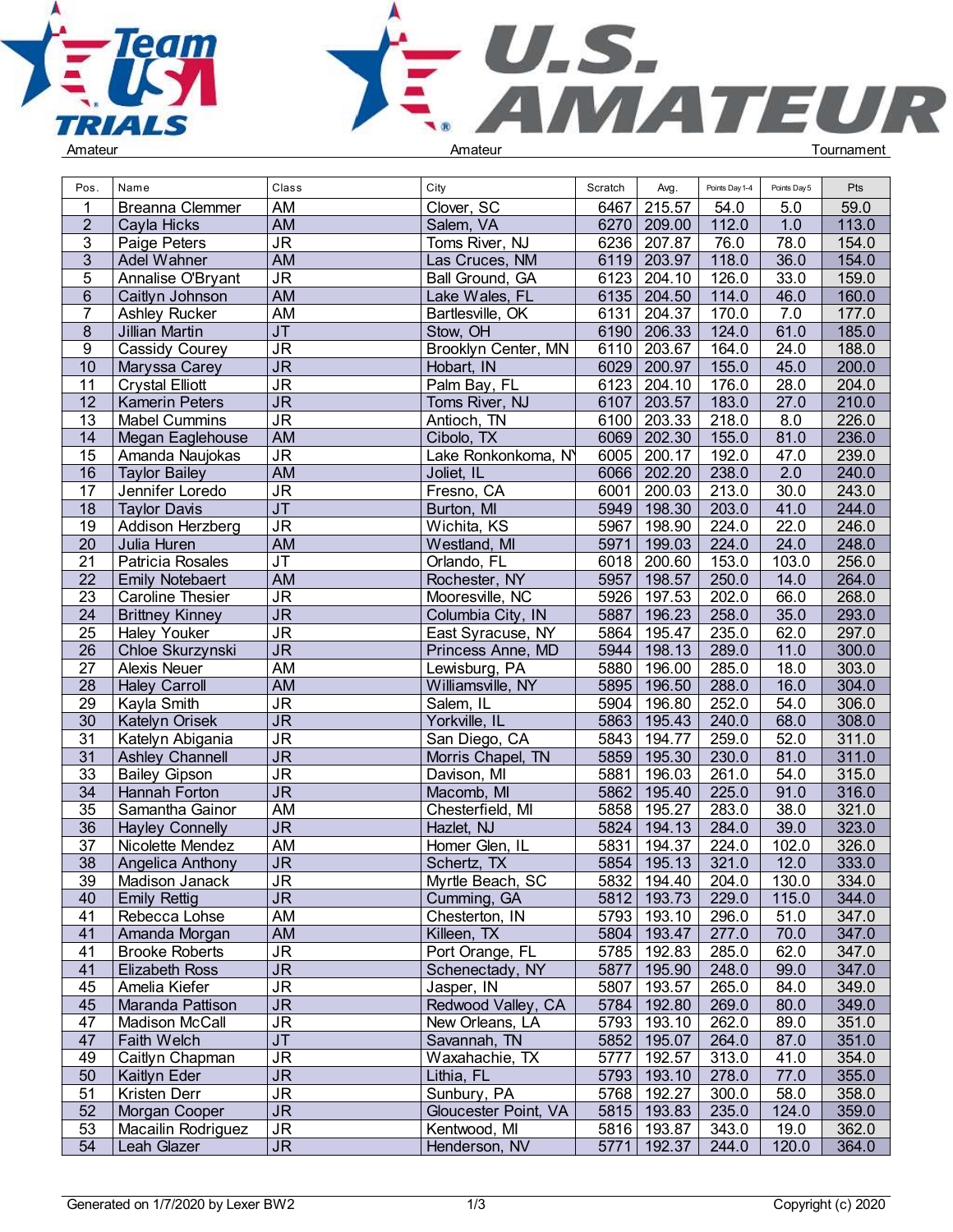



| Pos.            | Name                     | Class                             | City                | Scratch | Avg.          | Points Day 1-4 | Points Day 5 | Pts   |  |
|-----------------|--------------------------|-----------------------------------|---------------------|---------|---------------|----------------|--------------|-------|--|
| 55              | Carlene Beyer            | <b>JR</b>                         | Ogdensburg, WI      | 5849    | 194.97        | 267.0          | 98.0         | 365.0 |  |
| 56              | <b>Elise Chambers</b>    | $\overline{\mathsf{J}\mathsf{T}}$ | Ocoee, FL           | 5774    | 192.47        | 311.0          | 58.0         | 369.0 |  |
| 57              | Victoria Giardina        | $\overline{\mathsf{JR}}$          | Shelby Twp, MI      | 5765    | 192.17        | 233.0          | 137.0        | 370.0 |  |
| 58              | Montana Meyer            | <b>JR</b>                         | St Louis,, MO       | 5751    | 191.70        | 281.0          | 96.0         | 377.0 |  |
| 58              | Rachel Strogin           | <b>AM</b>                         | Mentor, OH          | 5761    | 192.03        | 304.0          | 73.0         | 377.0 |  |
| 60              | <b>Destiny Truly</b>     | $\overline{\mathsf{J}\mathsf{R}}$ | Brooklyn Park, MN   | 5751    | 191.70        | 330.0          | 48.0         | 378.0 |  |
| 61              | Cassidy Ray              | JR                                | Herrin, IL          | 5714    | 190.47        | 331.0          | 49.0         | 380.0 |  |
| 62              | Melanie Katen            | JR                                | San Jose, CA        | 5745    | 191.50        | 274.0          | 107.0        | 381.0 |  |
| 63              | Rachael Berg             | <b>JR</b>                         | Surprise, AZ        | 5778    | 192.60        | 375.0          | 9.0          | 384.0 |  |
| 63              | <b>Britaney Myers</b>    | <b>JR</b>                         | Mechanicville, NY   | 5755    | 191.83        | 348.0          | 36.0         | 384.0 |  |
| 65              | Lara Kurt                | $\overline{\mathsf{JR}}$          | Leland, NC          | 5727    | 190.90        | 296.0          | 91.0         | 387.0 |  |
| 66              | Kailee Tubbs             | <b>AM</b>                         | Flint, MI           | 5714    | 190.47        | 287.0          | 104.0        | 391.0 |  |
|                 |                          |                                   |                     |         |               |                |              |       |  |
| 67              | <b>Megan Hess</b>        | <b>JR</b>                         | Granger, IA         | 5715    | 190.50        | 345.0          | 49.0         | 394.0 |  |
| 68              | Olivia Komorowski        | <b>JR</b>                         | Oshkosh, WI         | 5716    | 190.53        | 286.0          | 111.0        | 397.0 |  |
| 69              | Jenna Williams           | <b>JR</b>                         | Homosassa, FL       | 5703    | 190.10        | 344.0          | 64.0         | 408.0 |  |
| 70              | Katie Robb               | <b>JR</b>                         | Swedesboro, NJ      | 5692    | 189.73        | 299.0          | 112.0        | 411.0 |  |
| $\overline{71}$ | Sarah Gill               | $\overline{\mathsf{J}\mathsf{R}}$ | Attleboro, MA       | 5696    | 189.87        | 301.0          | 116.0        | 417.0 |  |
| 71              | Ranelle Ulanday          | <b>JR</b>                         | Union, KY           | 5623    | 187.43        | 383.0          | 34.0         | 417.0 |  |
| 73              | Megan Kolberg            | <b>JR</b>                         | Sycamore, IL        | 5657    | 188.57        | 344.0          | 84.0         | 428.0 |  |
| 74              | Morgan Gitlitz           | <b>JR</b>                         | Freehold, NJ        | 5659    | 188.63        | 358.0          | 71.0         | 429.0 |  |
| 75              | <b>Brigitte Jacobs</b>   | <b>AM</b>                         | Rockford, IL        | 5652    | 188.40        | 403.0          | 32.0         | 435.0 |  |
| $\overline{76}$ | <b>Madison Bailey</b>    | $\overline{\mathsf{JR}}$          | Rocklin, CA         | 5644    | 188.13        | 313.0          | 126.0        | 439.0 |  |
| 77              | Karina Capron            | <b>JR</b>                         | Fremont, NE         | 5632    | 187.73        | 308.0          | 133.0        | 441.0 |  |
| 78              | <b>Brianna Rogers</b>    | $\overline{\mathsf{JR}}$          | Florence, SC        | 5615    | 187.17        | 303.0          | 139.0        | 442.0 |  |
| 79              | Shannon Grimm            | AM                                | Fenton, MO          | 5654    | 188.47        | 385.0          | 58.0         | 443.0 |  |
| 80              | Katelyn Dickerson        | <b>AM</b>                         | Painesville, OH     | 5642    | 188.07        | 342.0          | 108.0        | 450.0 |  |
| 81              | Hana Roers               | $\overline{\mathsf{JR}}$          | Maple Grove, MN     | 5642    | 188.07        | 333.0          | 118.0        | 451.0 |  |
| $\overline{82}$ | Arianna Campbell         | AM                                | Coos Bay, OR        | 5624    | 187.47        | 381.0          | 71.0         | 452.0 |  |
| 83              | Saralyne Nassberg        | <b>JR</b>                         | Modesto, CA         | 5600    | 186.67        | 373.0          | 83.0         | 456.0 |  |
| 84              | Abigail Goldsberry       | <b>AM</b>                         | Bettendorf, IA      | 5588    | 186.27        | 350.0          | 120.0        | 470.0 |  |
| 85              | Cara Stasel              | AM                                | Bonaire, GA         | 5592    | 186.40        | 373.0          | 99.0         | 472.0 |  |
| 86              | Sarah Voiers             | <b>AM</b>                         | Valparaiso, IN      | 5585    | 186.17        | 412.0          | 67.0         | 479.0 |  |
| 87              | Kassidy Landwehr         | <b>JR</b>                         | Summerville, SC     | 5598    | 186.60        | 408.0          | 73.0         | 481.0 |  |
| 88              | Amelia Vasquez           | <b>JR</b>                         | New Orleans, LA     | 5579    | 185.97        | 352.0          | 137.0        | 489.0 |  |
| 89              | <b>Brittany Schwartz</b> | <b>JR</b>                         | Oshkosh, WI         | 5567    | 185.57        | 399.0          | 97.0         | 496.0 |  |
| 90              | <b>Emma Owens</b>        | <b>JR</b>                         | Louisville, KY      | 5506    | 183.53        | 382.0          | 119.0        | 501.0 |  |
| 91              | Lauren Tomaszewski       | <b>JR</b>                         | Wylie, TX           | 5532    | 184.40        | 427.0          | 76.0         | 503.0 |  |
| 91              | Saige Yamada             | <b>JR</b>                         | Kaneohe, HI         | 5572    | 185.73        | 389.0          | 114.0        | 503.0 |  |
| 93              | Colby Jones              | JR                                | Virginia Beach, VA  |         | 5496   183.20 | 394.0          | 110.0        | 504.0 |  |
| 94              | Kasey Eaton              | AM                                | Wyoming, MI         |         | 5528 184.27   | 466.0          | 43.0         | 509.0 |  |
| 95              | Angelique Dalesandro JT  |                                   | Rolling Meadows, IL | 5527    | 184.23        | 390.0          | 120.0        | 510.0 |  |
| 96              | <b>Brianna MacLeod</b>   | AM                                | Brick, NJ           |         | 5464 182.13   | 366.0          | 145.0        | 511.0 |  |
| 96              | Julianna Spina           | <b>JR</b>                         | East Islip, NY      |         | 5476 182.53   | 422.0          | 89.0         | 511.0 |  |
| 98              | <b>Lauren Snipes</b>     | AM                                | Lake City, FL       |         | 5532   184.40 | 498.0          | 17.0         | 515.0 |  |
| 99              | Yarelis Alvarez          | <b>JR</b>                         | Rio Rancho, NM      |         | 5509 183.63   | 429.0          | 87.0         | 516.0 |  |
|                 |                          | <b>JR</b>                         | Columbus, OH        |         | 5539 184.63   |                | 131.0        | 519.0 |  |
| 100             | Averi Brown              |                                   |                     |         |               | 388.0          |              |       |  |
| 101             | Hope Gramly              | <b>JR</b>                         | Aubrey, TX          |         | 5515   183.83 | 422.0          | 101.0        | 523.0 |  |
| 102             | Sydney Urben             | <b>JR</b>                         | Dorr, MI            |         | 5522 184.07   | 463.0          | 64.0         | 527.0 |  |
| 103             | Rachel Hirst             | AM                                | Bear, DE            |         | 5565 185.50   | 402.0          | 128.0        | 530.0 |  |
| 104             | Brooklyn Boudreau        | <b>JR</b>                         | Snohomish, WA       |         | 5492   183.07 | 447.0          | 84.0         | 531.0 |  |
| 105             | Morgan Nunn              | <b>JR</b>                         | Okla City, OK       |         | 5440 181.33   | 408.0          | 126.0        | 534.0 |  |
| 106             | <b>Lyndsay Ennis</b>     | <b>JR</b>                         | Conway, SC          |         | 5446 181.53   | 385.0          | 150.0        | 535.0 |  |
| 107             | Kara Beissel             | <b>JR</b>                         | Ormond Beach, FL    |         | 5497   183.23 | 474.0          | 69.0         | 543.0 |  |
| 108             | Peyton Attig             | AM                                | Oak Lawn, IL        |         | 5419   180.63 | 490.0          | 57.0         | 547.0 |  |